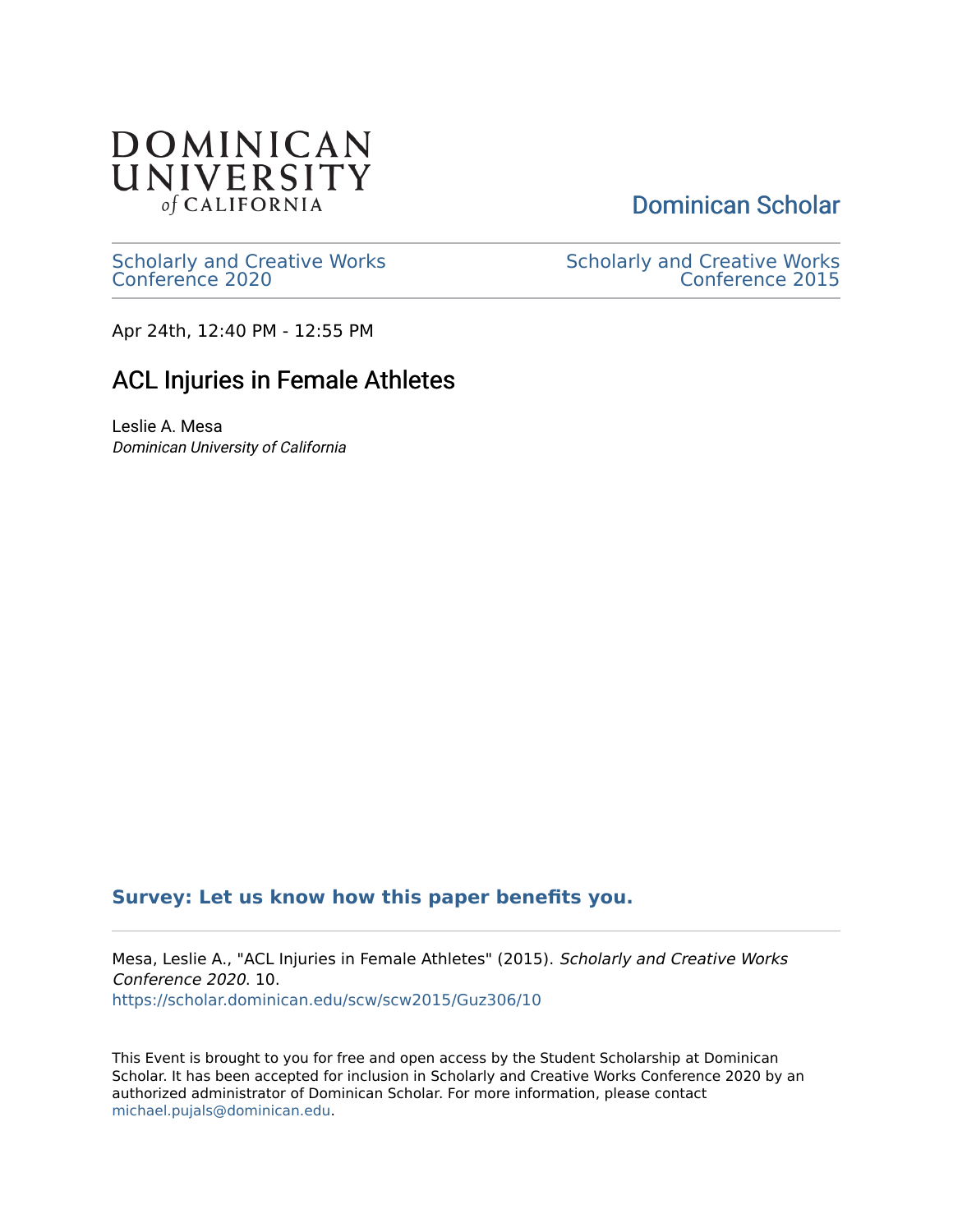Leslie Mesa Health Science Capstone Abstract paragraph Dr. Martha Nelson February 19, 2015

The Anterior Cruciate Ligament has been studied in many different ways and become injured more with the increase in sports participation by both male and female athletes. "ACL injuries are 9x more common in female athletes than male athletes and over 1.4 million women have been suffered from the ACL rupture which is twice the rate of the previous decade" (Hewett, 2010). ACL injuries are known to occur more in females than males because of differences in anatomy, knee alignment, muscle strength, and conditioning. Since female athletes are more prone to injury, it is important to incorporate neuromuscular training to college workouts to help prevent injuries in competition. Therefore, female ACL injuries are still a growing problem in the nation and researchers must focus on designing special prevention programs rather than focus on discovering a cause.

ACL injury is a knee ligament injury also known as anterior cruciate ligament injury. There are many different risk factors rising between both female and male athletes. According to Hewett (2010), several studies have shown that female athletes have a higher incidence of ACL injury than male athletes in certain sports. I intend more information by interviewing at least two athletes who have torn his or her ACL in the past. I would like to have he or she explains the physical and mental aspect of dealing with the injury. ACL tears can never be fully prevented but there are some things that can be done to help minimize the chances of an ACL injury but I would like to know about his or her workout plan, the recovery process and some of the rehabilitation exercises